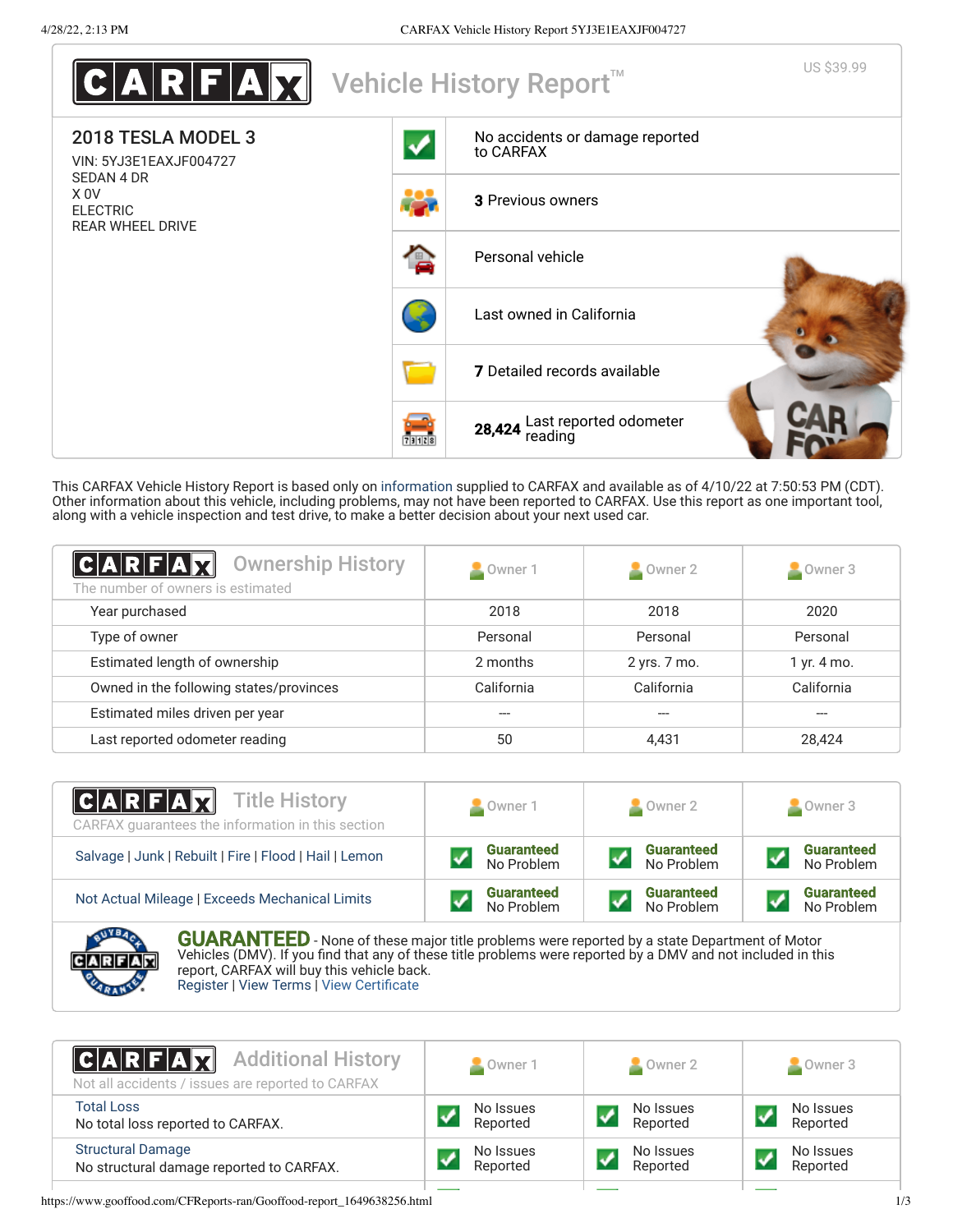| 4/28/22, 2:13 PM                                                                             | CARFAX Vehicle History Report 5YJ3E1EAXJF004727 |                                    |                         |
|----------------------------------------------------------------------------------------------|-------------------------------------------------|------------------------------------|-------------------------|
| Airbag Deployment<br>No airbag deployment reported to CARFAX.                                | No Issues<br>Reported                           | No Issues<br>Reported              | No Issues<br>Reported   |
| <b>Odometer Check</b><br>No indication of an odometer rollback.                              | No Issues<br>Indicated                          | No Issues<br>Indicated             | No Issues<br>Indicated  |
| Accident / Damage<br>No accidents or damage reported to CARFAX.                              | No Issues<br>Reported                           | No Issues<br>$\sqrt{}$<br>Reported | No Issues<br>Reported   |
| <b>Manufacturer Recall</b><br>Check with an authorized Tesla dealer for any open<br>recalls. | <b>Ask Your Dealer</b>                          | <b>Ask Your Dealer</b>             | <b>Ask Your Dealer</b>  |
| <b>Basic Warranty</b><br>Original warranty estimated to have expired.                        | <b>Warranty Expired</b>                         | <b>Warranty Expired</b>            | <b>Warranty Expired</b> |

# <span id="page-1-0"></span>**CARFAX** Detailed History

| Owner 1    | Purchased: 2018 |                                                          | Personal Vehicle                                                                                |
|------------|-----------------|----------------------------------------------------------|-------------------------------------------------------------------------------------------------|
| Date       | Mileage         | Source                                                   | Comments                                                                                        |
| 02/01/2018 | 50              | California<br>Motor Vehicle Dept.<br>San Luis Obispo, CA | Odometer reading reported                                                                       |
| 02/22/2018 |                 | California<br>Motor Vehicle Dept.<br>San Luis Obispo, CA | Title issued or updated<br>- First owner reported<br>- Titled or registered as personal vehicle |

| Owner 2    | Purchased: 2018 |                                                    |                                                 | Personal Vehicle |
|------------|-----------------|----------------------------------------------------|-------------------------------------------------|------------------|
| Date       | Mileage         | Source                                             | Comments                                        |                  |
| 04/11/2018 | 4,431           | California<br>Motor Vehicle Dept.<br>Davenport, CA | Odometer reading reported                       |                  |
| 07/25/2018 |                 | California<br>Motor Vehicle Dept.<br>Davenport, CA | Title issued or updated<br>- New owner reported |                  |

| Owner <sub>3</sub> | Purchased: 2020 |                                                          | Personal Vehicle                                                           |
|--------------------|-----------------|----------------------------------------------------------|----------------------------------------------------------------------------|
| Date               | <b>Mileage</b>  | Source                                                   | Comments                                                                   |
| 11/15/2020         | 28,424          | California<br>Motor Vehicle Dept.<br>San Luis Obispo, CA | Odometer reading reported                                                  |
| 01/28/2021         |                 | California<br>Motor Vehicle Dept.<br>San Luis Obispo, CA | Title issued or updated<br>- New owner reported<br>- Loan or lien reported |
| 09/13/2021         |                 | California<br>Motor Vehicle Dept.<br>San Luis Obispo, CA | Title issued or updated<br>- Loan or lien released                         |

Have Questions? Consumers, please visit our Help Center at [www.carfax.com](http://www.carfax.com/help). Dealers or Subscribers, please visit our Help Center at [www.carfaxonline.com.](http://www.carfaxonline.com/)